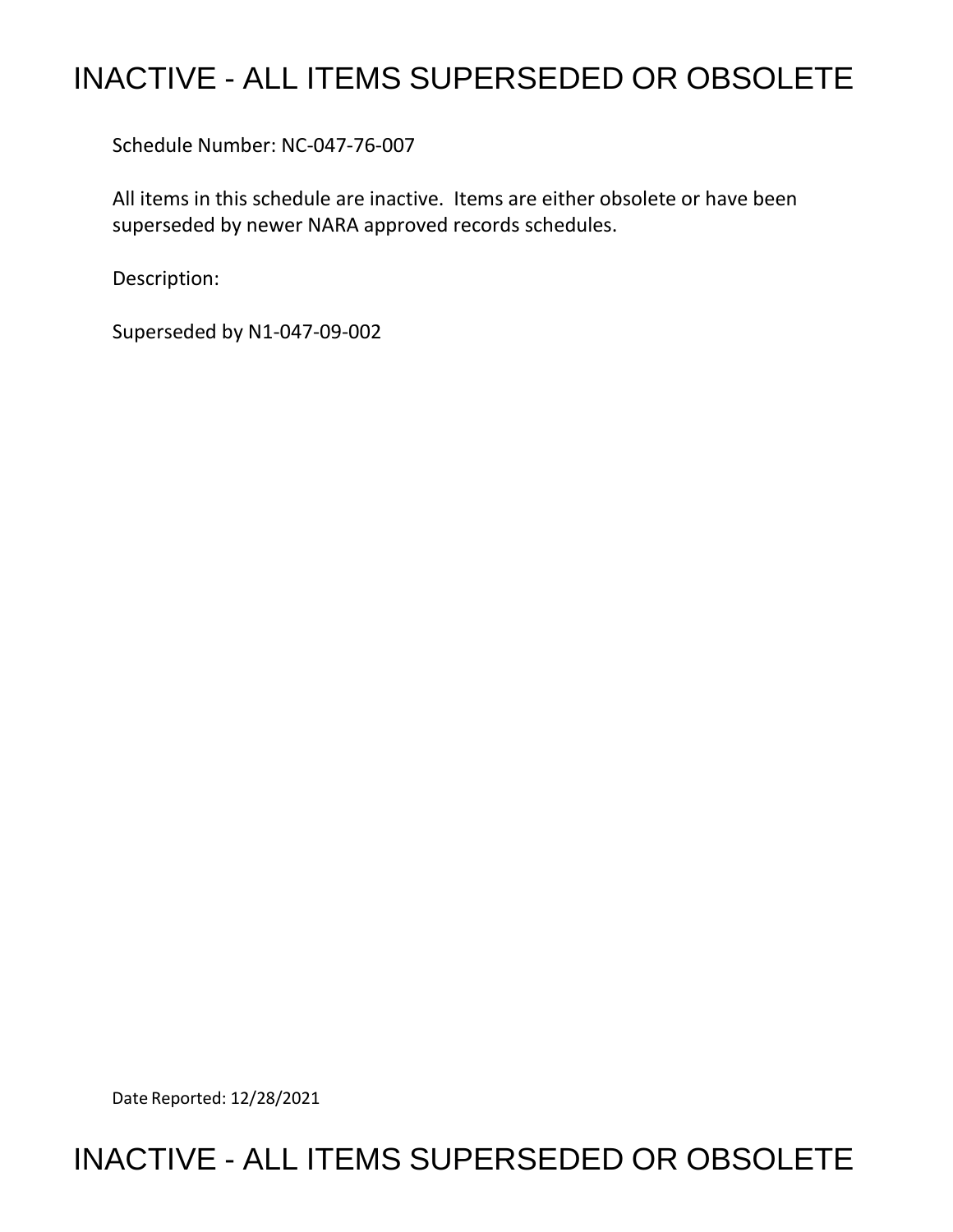| Administration                           | Revised November 1951<br>Prescribed by General Services<br>REQUEST FOR AUTHORITY                                                                                                                                                                                                                                                                                                                                                                                                                                                                                                                                                                                                                                                                                                                                                                                                                                                                                                                                                                                                    | LEAVE BLANK                                |                                                                    |                                |                                                                                              |
|------------------------------------------|-------------------------------------------------------------------------------------------------------------------------------------------------------------------------------------------------------------------------------------------------------------------------------------------------------------------------------------------------------------------------------------------------------------------------------------------------------------------------------------------------------------------------------------------------------------------------------------------------------------------------------------------------------------------------------------------------------------------------------------------------------------------------------------------------------------------------------------------------------------------------------------------------------------------------------------------------------------------------------------------------------------------------------------------------------------------------------------|--------------------------------------------|--------------------------------------------------------------------|--------------------------------|----------------------------------------------------------------------------------------------|
| GSA Reg. $3 - IV - 106$                  |                                                                                                                                                                                                                                                                                                                                                                                                                                                                                                                                                                                                                                                                                                                                                                                                                                                                                                                                                                                                                                                                                     | DATE RECEIVED<br><b>JUL 2 1 1975</b>       |                                                                    | JOB NO.                        |                                                                                              |
| 115-103                                  | (See Instructions on Reverse)                                                                                                                                                                                                                                                                                                                                                                                                                                                                                                                                                                                                                                                                                                                                                                                                                                                                                                                                                                                                                                                       | TO DISPOSE OF RECORDS                      |                                                                    |                                |                                                                                              |
|                                          |                                                                                                                                                                                                                                                                                                                                                                                                                                                                                                                                                                                                                                                                                                                                                                                                                                                                                                                                                                                                                                                                                     |                                            | DATE APPROVED                                                      |                                | 47.76-                                                                                       |
| TO:                                      | GENERAL SERVICES ADMINISTRATION,<br>NATIONAL ARCHIVES AND RECORDS SERVICE, WASHINGTON, D.C. 20408                                                                                                                                                                                                                                                                                                                                                                                                                                                                                                                                                                                                                                                                                                                                                                                                                                                                                                                                                                                   |                                            |                                                                    | NC-                            |                                                                                              |
|                                          | 1. FROM (AGENCY OR ESTABLISHMENT)                                                                                                                                                                                                                                                                                                                                                                                                                                                                                                                                                                                                                                                                                                                                                                                                                                                                                                                                                                                                                                                   |                                            |                                                                    | NOTIFICATION TO AGENCY         |                                                                                              |
|                                          | Department of Health, Education, and Welfare                                                                                                                                                                                                                                                                                                                                                                                                                                                                                                                                                                                                                                                                                                                                                                                                                                                                                                                                                                                                                                        |                                            |                                                                    |                                | In accordance with the provisions of 44 U.S.C. .                                             |
| 2. MAJOR SUBDIVISION                     |                                                                                                                                                                                                                                                                                                                                                                                                                                                                                                                                                                                                                                                                                                                                                                                                                                                                                                                                                                                                                                                                                     |                                            |                                                                    |                                | 3303a the disposal request, including amend-<br>ments, is approved except for items that may |
|                                          | Social Security Administration                                                                                                                                                                                                                                                                                                                                                                                                                                                                                                                                                                                                                                                                                                                                                                                                                                                                                                                                                                                                                                                      |                                            | be stamped "disposal not approved" or<br>"withdrawn" in column 10. |                                |                                                                                              |
| 3. MINOR SUBDIVISION                     | Bureau of Data Processing                                                                                                                                                                                                                                                                                                                                                                                                                                                                                                                                                                                                                                                                                                                                                                                                                                                                                                                                                                                                                                                           |                                            |                                                                    |                                |                                                                                              |
|                                          | 4. NAME OF PERSON WITH WHOM TO CONFER                                                                                                                                                                                                                                                                                                                                                                                                                                                                                                                                                                                                                                                                                                                                                                                                                                                                                                                                                                                                                                               | 5. TEL. EXT.                               |                                                                    |                                |                                                                                              |
|                                          | George S. Yamamura                                                                                                                                                                                                                                                                                                                                                                                                                                                                                                                                                                                                                                                                                                                                                                                                                                                                                                                                                                                                                                                                  | 594-5770                                   |                                                                    |                                |                                                                                              |
|                                          | 6. CERTIFICATE OF AGENCY REPRESENTATIVE:                                                                                                                                                                                                                                                                                                                                                                                                                                                                                                                                                                                                                                                                                                                                                                                                                                                                                                                                                                                                                                            |                                            |                                                                    |                                |                                                                                              |
|                                          | I hereby certify that I am authorized to act for the head of this agency in matters pertaining to the disposal of records, and that the records described in this list or                                                                                                                                                                                                                                                                                                                                                                                                                                                                                                                                                                                                                                                                                                                                                                                                                                                                                                           |                                            |                                                                    |                                |                                                                                              |
| schedule of _                            |                                                                                                                                                                                                                                                                                                                                                                                                                                                                                                                                                                                                                                                                                                                                                                                                                                                                                                                                                                                                                                                                                     |                                            |                                                                    |                                |                                                                                              |
| furth <del>er</del> retention.<br>(Date) | to warrant further retention on the expiration<br>ceased to have suffi-<br>of the period of time indicated or on the occur-<br>cient value to warrant<br>X<br>rence of the event specified.<br>(Signature of Agency Representative)                                                                                                                                                                                                                                                                                                                                                                                                                                                                                                                                                                                                                                                                                                                                                                                                                                                 |                                            |                                                                    | SSA Records Officer<br>(Title) |                                                                                              |
|                                          |                                                                                                                                                                                                                                                                                                                                                                                                                                                                                                                                                                                                                                                                                                                                                                                                                                                                                                                                                                                                                                                                                     |                                            |                                                                    |                                |                                                                                              |
| 7.<br><b>ITEM NO.</b>                    | DESCRIPTION OF ITEM<br>(WITH MCLUSIVE DATES OR RETENTION PERIODS)                                                                                                                                                                                                                                                                                                                                                                                                                                                                                                                                                                                                                                                                                                                                                                                                                                                                                                                                                                                                                   |                                            |                                                                    | 9.<br>SAMPLE OR<br>JOB NO.     | 10.<br><b>ACTION TAKEN</b>                                                                   |
|                                          |                                                                                                                                                                                                                                                                                                                                                                                                                                                                                                                                                                                                                                                                                                                                                                                                                                                                                                                                                                                                                                                                                     |                                            |                                                                    |                                |                                                                                              |
|                                          |                                                                                                                                                                                                                                                                                                                                                                                                                                                                                                                                                                                                                                                                                                                                                                                                                                                                                                                                                                                                                                                                                     |                                            |                                                                    |                                |                                                                                              |
|                                          | Records prepared by individuals in applying to the<br>Social Security Administration for a social security<br>number or for a social security card that has been<br>lost. The records date from 1936 to October 30, 1972.<br>Included are approximately 300,000,000 documents,<br>consisting of Forms SS-5, Application for Social<br>Security Number; OAAN-7003, Request for Change in<br>Social Security Records; OA-C790, Request for E/R<br>Action; OA-D840, Request for Earnings Record--Disability;<br>or their equivalents. These forms are being microfilmed<br>and converted to magnetic tape by a keying and verifying<br>The magnetic tape record will contain<br>operation.<br>reference number, social security number, and personal<br>identifying information.<br>Hard Copy Records<br>Place in a holding file after completion of micro-<br>filming and taping operations. Destroy after all<br>possible exceptions and special actions have been<br>processed.<br>Note: Excluded from this Schedule are application<br>records accumulated after October 30, 1972. | Social Security Number Application Records | These                                                              |                                |                                                                                              |
|                                          | records are covered under Archives Job Number NN-172-<br>The retention requirements of 172-110 are presently<br>110.<br>being reevaluated in view of legislation which may<br>require extended retention of the hard copy records                                                                                                                                                                                                                                                                                                                                                                                                                                                                                                                                                                                                                                                                                                                                                                                                                                                   |                                            |                                                                    |                                | <u>efency 8-14750</u>                                                                        |